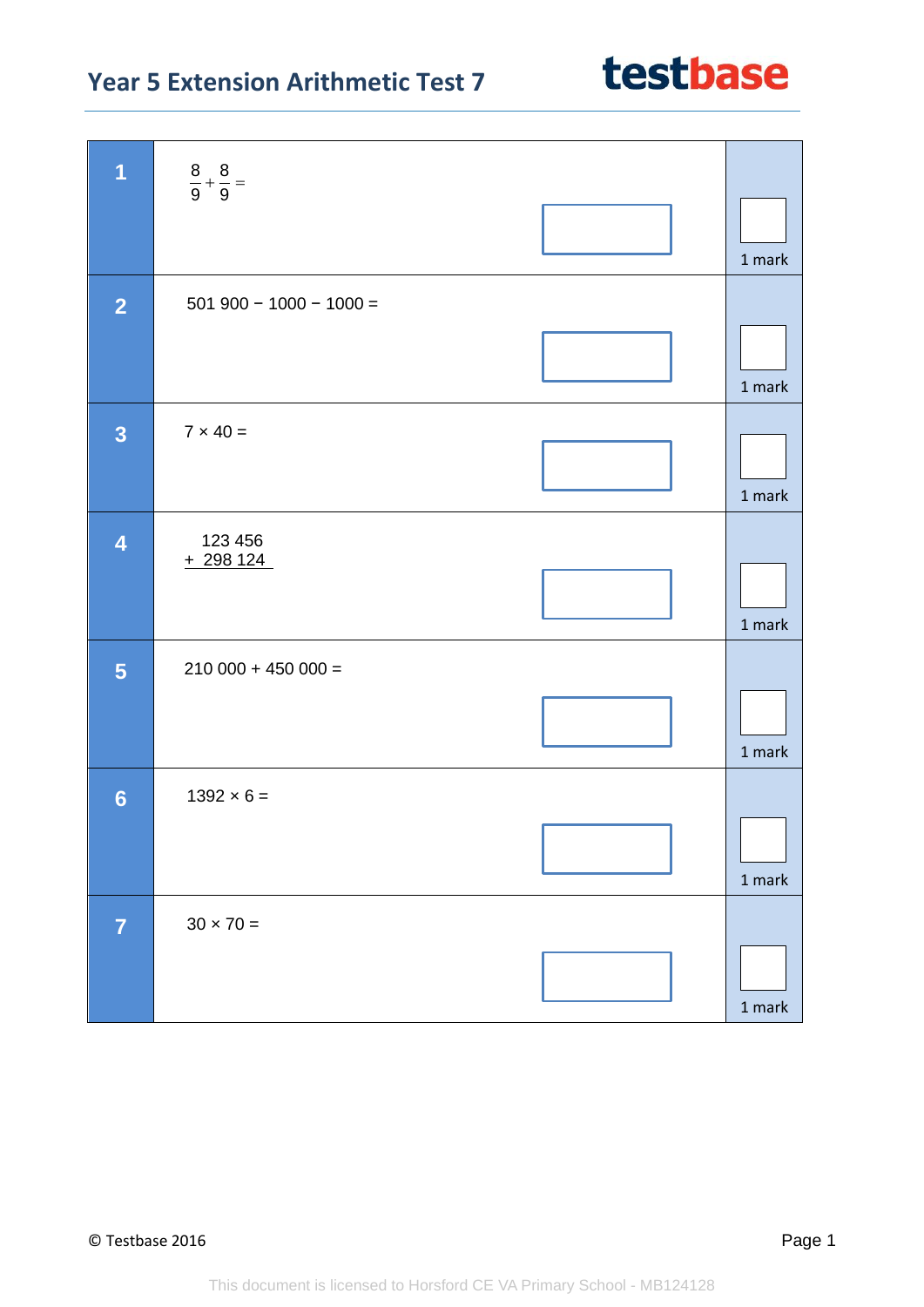## **Year 5 Extension Arithmetic Test 7**

| 8  | $88084 + 8484 =$         |               |
|----|--------------------------|---------------|
|    |                          | 1 mark        |
| 9  | $9999 + 30 =$            |               |
|    |                          | 1 mark        |
| 10 | $\frac{1}{8} \times 3 =$ |               |
|    |                          | 1 mark        |
| 11 | $760000 - 80000 =$       |               |
|    |                          | 1 mark        |
| 12 | $360 \div 9 =$           |               |
|    |                          | 1 mark        |
| 13 | $4854 \div 6 =$          |               |
|    |                          |               |
|    |                          | 1 mark        |
| 14 | $30001 - ? = 20002$      |               |
|    |                          | $1$ mark $\,$ |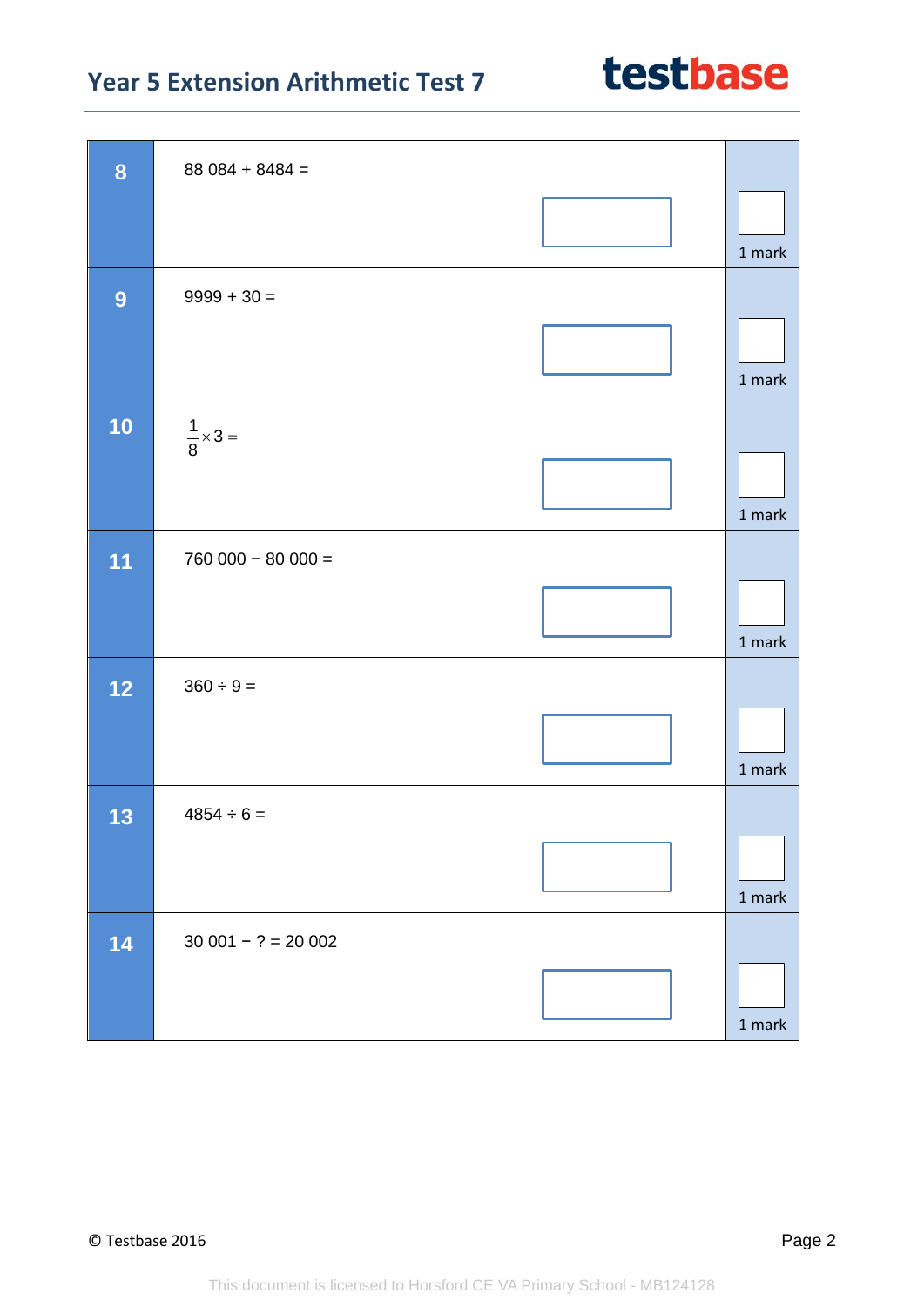## **Year 5 Extension Arithmetic Test 7**

| 15<br>80 067<br>54 193                   | 1 mark   |
|------------------------------------------|----------|
| $7^2 + 1^3 =$<br>16                      |          |
|                                          | $1$ mark |
| 5.55<br>17<br>$x$ 6                      |          |
|                                          | $1$ mark |
| 18<br>$789821 - 39927 =$                 |          |
|                                          | $1$ mark |
| 19<br>$\frac{4}{5} \times 8 =$           |          |
|                                          | $1$ mark |
| 56<br><b>20</b><br>$\times$ 92           |          |
|                                          | 2 marks  |
| <b>21</b><br>$rac{2}{3} - \frac{2}{9} =$ |          |
|                                          | $1$ mark |

testbase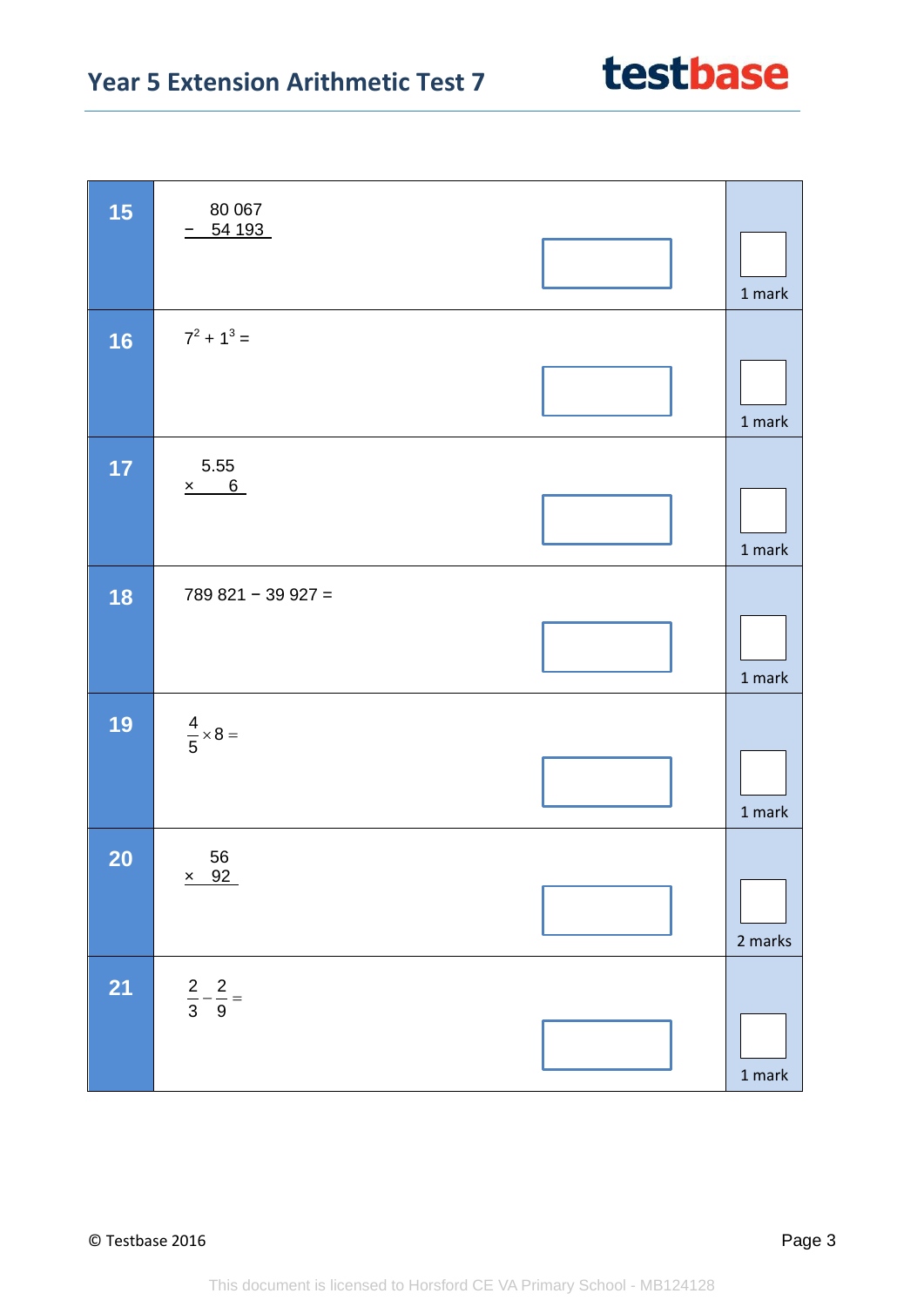| 22        | $10.5 \div 7 =$                |          |
|-----------|--------------------------------|----------|
|           |                                | 1 mark   |
| 23        | $1500 \div 50 =$               |          |
|           |                                | 1 mark   |
| 24        | $1^2 + 8^2 - 3^2 =$            |          |
|           |                                | 1 mark   |
| <b>25</b> | $45.00 - 3.542 =$              |          |
|           |                                | 1 mark   |
| 26        | $\frac{1}{3} + \frac{5}{12} =$ |          |
|           |                                | 1 mark   |
| <b>27</b> | 2641                           |          |
|           | $\times$ 58                    | 2 marks  |
|           |                                |          |
| <b>28</b> | $2\frac{4}{5} \times 3 =$      |          |
|           |                                |          |
|           |                                | $1$ mark |